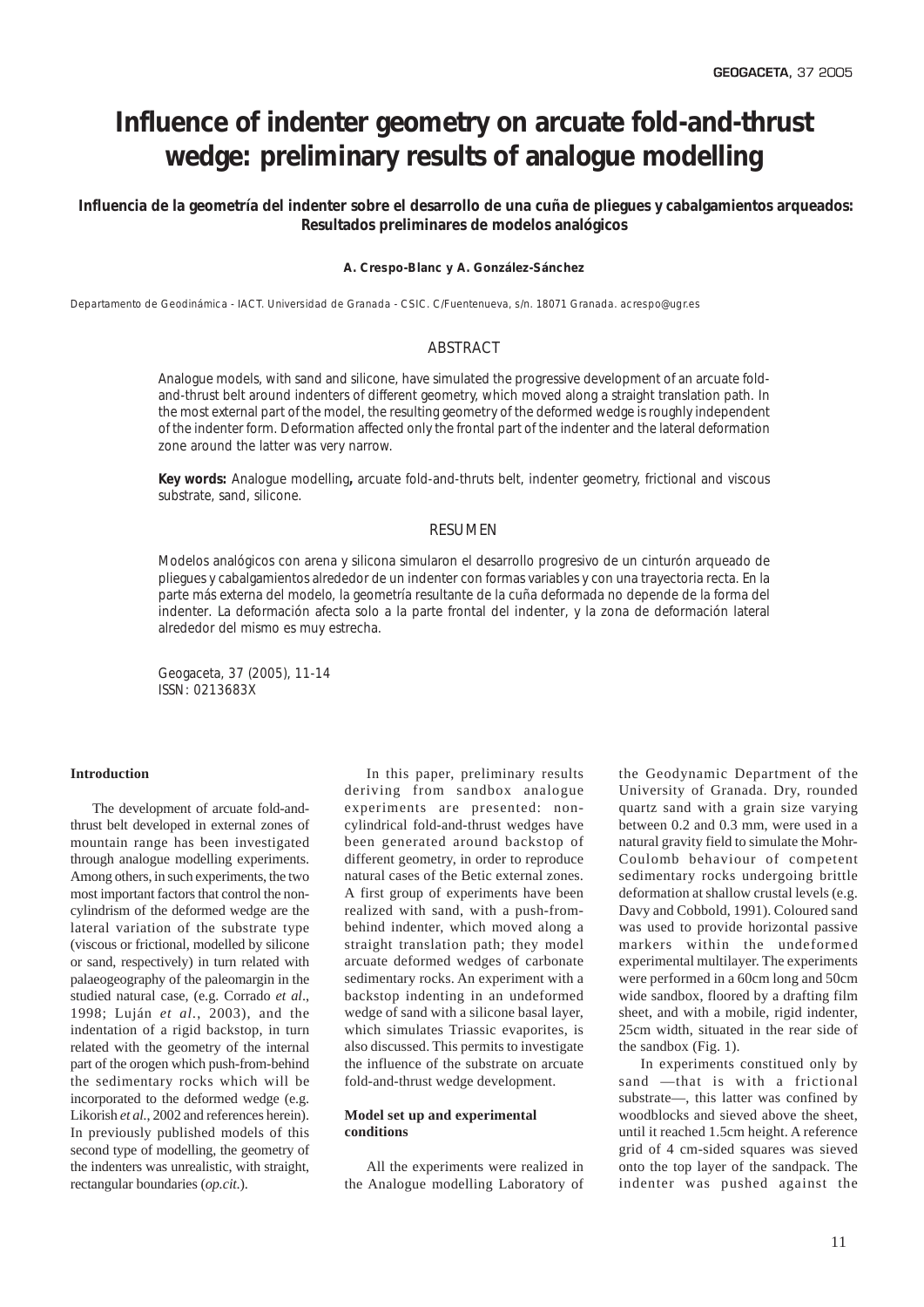

**Fig. 1.- Simplified sketch of the experimental apparatus and model setting. The frontal part of the indenter, in white, is interchangeable.**

*Fig. 1.- Esquema simplificado del aparato y del modelo inicial. La parte frontal del* **identer***, en blanco, es intercambiable.*

undeformed multilayer along an straight translation path, parallel to the lateral edge and at a constant rate of 10cm/hour (Fig. 1), which induced the growth of a Coulomb wedge in the sandpack. It will be referred as frontal and lateral parts of the models with reference to the indenter translation path (Fig. 1). The changing geometry was recorded by time lapse photography of the experiment plan. After completion, each model underwent serial sectioning parallel to the shortening direction. Total movement of the backstop was similar for all experiments (21 to 28cm). Four different indenter geometries have been used and its frontal part was rectangular, half-circular, half-elliptical (with a ratio value between axes of 0.5) and asymmetrical. The form of each indenter can be observed in figure 2.

In order to test the influence of the substrate on the resulting geometry, an experiment has been made with a viscous, silicone layer at the base of the sandpack. The viscous layer was 0.5cm high, the overlying sand layer 1.0cm and the asymmetrical indenter was used. The mechanical properties of the silicone putty (transparent Rhodosil Gum FB of Rhone-Poulenc) can be found in Brun and Fort (2004). The velocity of the screw moving the indenter was 0.75cm/ hour, which corresponds to a natural velocity of 0.5 to 2cm/y according to the common scaling of such type of experiment (Weijermars and Schmeling, 1986).

#### **Experimental results**

### *Frictional substrate models*

In all experiments with a frictional substrate, the shortening induced by the backstop indenting in the sand pack produce a typical Coulomb wedge in which the arcuate foreland-verging imbricates, rooted at the bottom of the sand pack, were accreted in a piggyback fashion (Fig. 2A to D, see also Fig. 5A). In map view, the general fold-and-thrust geometry of the deformed sand wedge corresponds with that of an arc that systematically developed during the initial stages of shortening. Indeed, the first thrusts which formed mimic the shape of the backstop, as illustrated by figure B1, which shows an intermediate stage of the experiment with the elliptic indenter. Then, when the wedge toe incorporated more material, the length of the most external arcuate thrust increased, and the width of the area affected by shortening



**Fig. 2.- A to D: Line drawing after photographs of the final (A, B2, C, D) and intermediate (B1) geometry of sandbox experiments with various indenter forms. In grey, slumped sand. E: For comparison, the frontal thrust final geometry of the same models has been drawn in the same sketch, together with the circular indenter.**

*Fig. 2.- A a D: Dibujo a partir de las fotografías de la geometría final (A, B2, C, D) e intermedio (B1) de diversos experimentos con arena, en los que la forma del* **indenter** *varía. En gris, arena deslizada. E: Para comparar, se ha dibujado sobre el mismo esquema, la geometría de los cabalgamientos frontales de los mismos experimentos, junto con la forma del* **indenter** *circular.*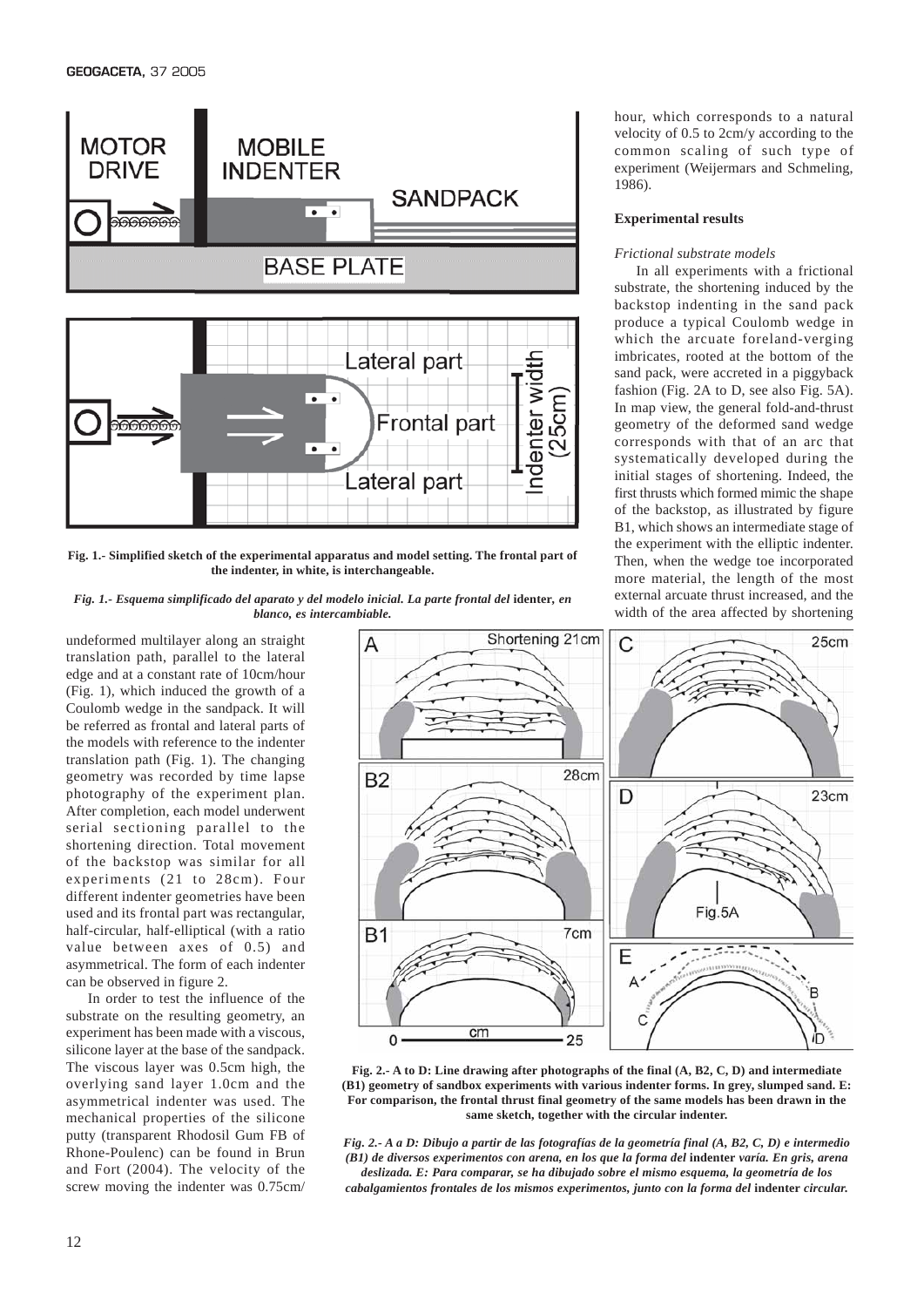

**Fig. 3.- Line drawing after photographs of the intermediate (A) and final geometry (B) of the model composed by sand sieved over silicone, with the asymmetrical indenter. Numbers indicate the nucleation sequence of the faults.**

*Fig. 3.- Dibujo a partir de las fotografías de la geometría de un estadio intermedio (A) y final (B) del modelo compuesto por arena sobre silicona, con el* **indenter** *asimétrico. Los números indican la secuencia de nucleación de las fallas.*

was larger than that of the backstop. Nevertheless, very quickly, this width stopped growing, and the lateral area of the deformed wedge was occupied by slumped areas (approximately 5cm on each lateral, that is a 20% of the indenter width) (Fig. 2A to D).

The resulting geometry of the wedge developed in front of the different indenters can be compared. Surprisingly, it can be observed that both the curvature and the form of the most external thrust are roughly independent of the indenter geometry and correspond approximately with a semicircle, slightly wider than the backstop (Fig. 2E). Indeed, around the semicircular indenter, the successive thrust formed almost parallel (Fig. 2C), meanwhile the thrusts that develop successively around the others indenters —rectangular, elliptical or asymmetrical— showed a more and more pronounced curvature until they reach a circular geometry (after the fifth or sixth thrust), which probably depends only of the indenter width.

#### *Viscous substrate model*

A drastic change of geometry with respect to the models previously described is observed in the model in which an asymmetrical indenter produced shortening in a sandpack sieved over a

silicone layer (Fig. 3). Indeed, although an arcuate fold-and-thrust belt is still observed, the presence of a viscous substrate induced the development of backthrusts, as clearly pointed out in the oblique photograph of the experiment final stage (Fig. 4). A cross-section illustrates the structural characteristic of this wedge (Fig. 5B). Opposite-verging thrusts, rooted in the silicone, globally defining pop-up and pop-down structures, are associated with the folds whose axial traces are drawn in the map view of figure 3. When compared with a section of the model with the same indenter but formed only by sand (Fig. 5A), where a simple foreland-verging leading imbricate fan developed (Mulugeta, 1988; Liu *et al.*, 1992), the differences are outstanding. In particular, the topographic angle of the wedge developed over a frictional substrate is much higher than that of the wedged built over a viscous substrate, as in this latter, the vergence of the structures is not so clearly defined.

The sequence of nucleation of the thrusts and backthrusts is indicated by the numbers of figure 3B. The first thrust which develops is foreland-ward and mimics the backstop geometry. Then, a pair thrust-backthrust associated with folds, developed almost simultaneously

when shortening increase in front of the indenter (Fig. 3A). The thrust are convex and the backthrust concave with respect to the indenter movement, and both type of structures draw an arcuate fold-andthrust belt. It must be stressed that the thrust developed with an almost semicircular geometry in the external part of the experiment —and not asymmetrical as the indenter— and that the deformed area is situated mainly in front of the indenter, as it is only slightly wider than this latter.

#### **Discussion and conclusions**

The sandbox experiments presented in this paper have modelled successfully the progressive development of an arcuate fold-and-thrust belt around indenters of different geometry, which moved along a simple, straight translation path. It is surprising to observe that for similar initial configuration of the experiments developed onto a frictional substrate, the resulting geometry of the most external structures is independent of the indenter form, and probably depends only of its width.

The described models are similar to the deformation style in natural cases of the external Betics, in particular the external Prebetic arc (see Fig. 4.9 of Vera